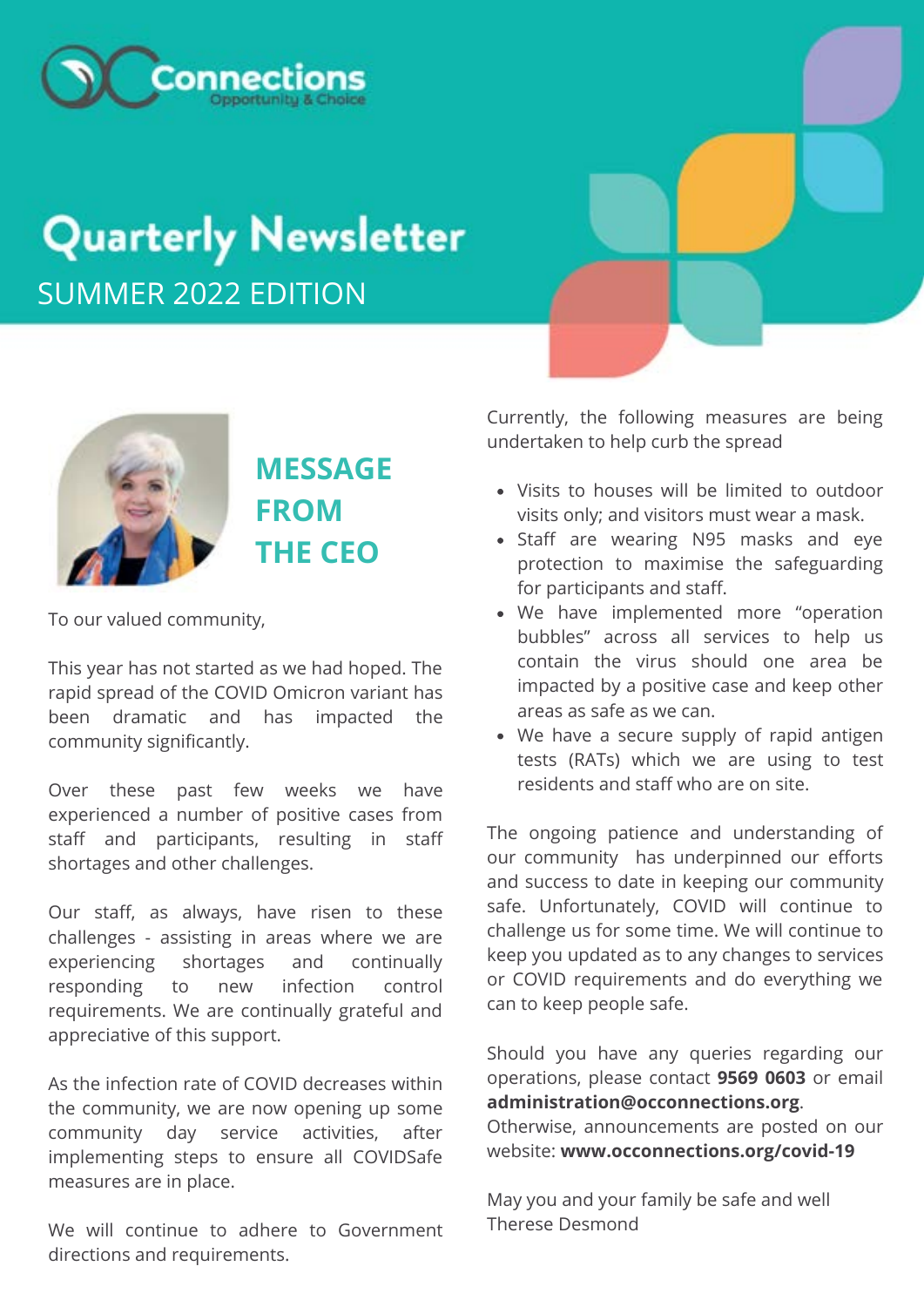#### **RECOGNISING OUR SUPPORTERS**

OC Connections is proud of its strong community connections and partnerships. Together, with our specialised services, progressive partnerships and processes, they help us support OCC participants to live and contribute with confidence, fulfilment and self-determination, every day and for their futures. In this issue, we'd like to recognise The Metropolitan Golf Club and Clayton Church of Christ, Dandenong Christmas Tree Farm, Bunnings and Interconnect Healthcare.

#### **THE METROPOLITAN GOLF CLUB**

We are continually grateful for the support of The Metropolitan Golf Club and its members.

As the last two years have been extremely challenging for all organisations, it was a welcoming surprise to receive another significant donation from The Metropolitan Golf Club members at the end of January.



Women's President, Caroline Nicholson, and Sonya Evans presented the gift to CEO, Therese Desmond on 31 January, 2022, who was blown away by the contribution.

"It has been a challenging few years for us all and so the generosity of members to gift us this amount is amazing and so appreciated, especially as Victoria was in lockdown for a large portion of the year and members did not get to see each other for much of this period," she said.

"For the club and its members to continually place us at the forefront of their activities and plans, despite the challenges they are facing in times such as this, is humbling. It is a testament to the members and shows the great things that can be achieved when you connect with your community."

Members raised money at the Women Members' Charity Day luncheon, where members donated gifts for sale, including jams, flowers, plants, cakes and biscuits, along with some OC Connections participant cards and a raffle of one OC Connections' participant's stunning artwork.

This financial support from The Metropolitan Golf Club will contribute towards our new Housing Project, where we will build four new houses and refurbish four existing homes to provide improved amenities and access to housing for people with disability.

#### **PAGE TWO**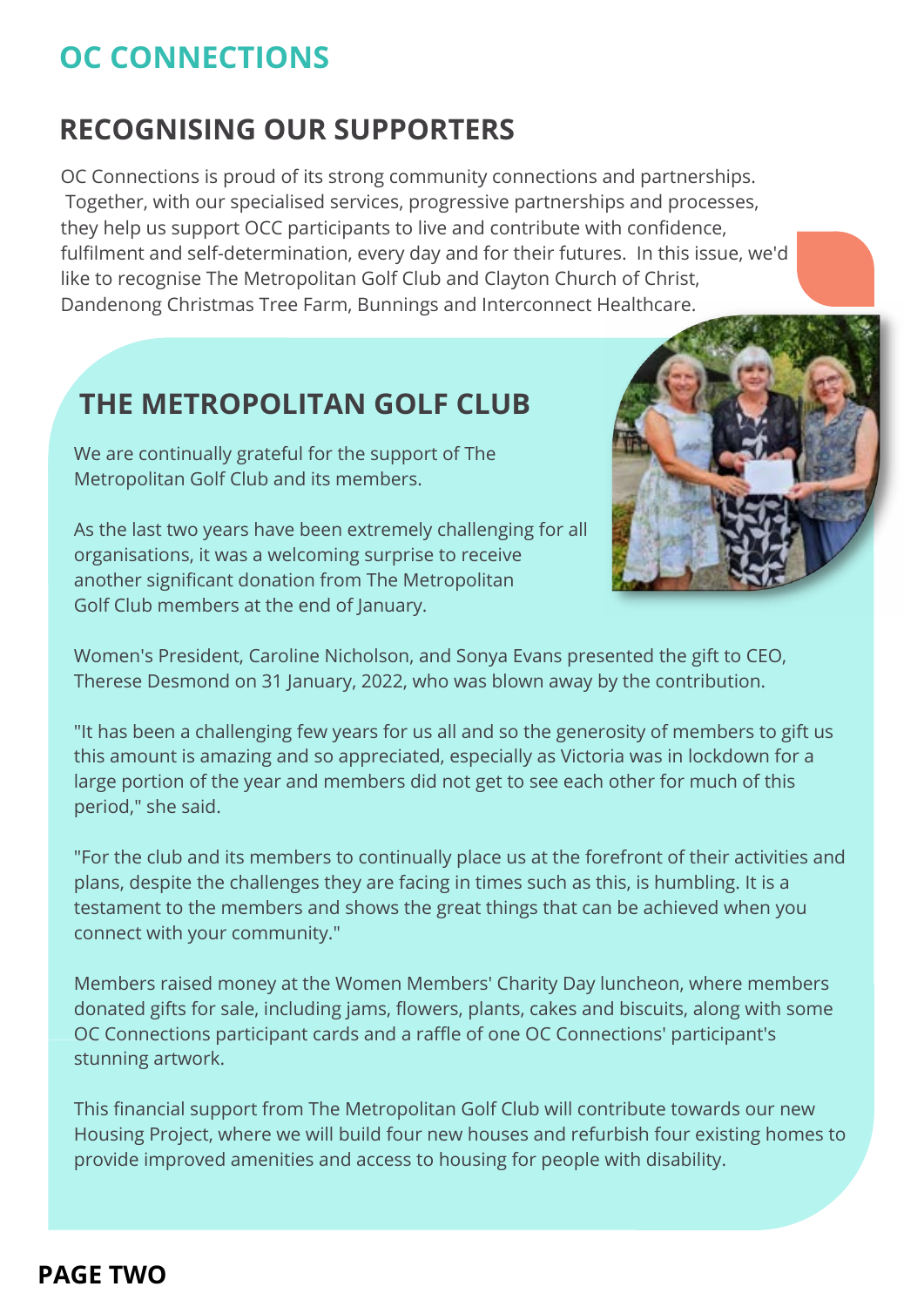### **SUMMER NEWS** 2022

#### **CLAYTON CHURCH OF CHRIST SPREADS THE JOY OF CHRISTMAS**

The Clayton Church of Christ has been a supporter of OC Connections since 2017 through the Church's Love Loud Initiative. Each year the Church coordinates volunteers from their congregation to support OC Connections through activities such as the Christmas Tree Festival and working bees.

Through their Love They Neighbour Christmas campaign, the Church's congregation came together to make Christmas hampers for OCC families and participants in need. Over 18 hampers filled with both necessities and treats were delivered, bringing joy and cheer at a time that can feel isolating for some.

"The Clayton Church has been a consistent supporter of OC Connections, continuing to bring its community together to help the people we support, either directly through home improvements, or indirectly through fundraising. This new initiative will have a direct positive impact on some of our most vulnerable and in-need individuals and families and is a great example of what can be achieved when a community comes together to support others." Therese Desmond, CEO.

The Church have also organised volunteers to help cut down some trees in our Community Living homes, saving us both time and money, allowing us to focus on issues of importance.



### **A MERRY CHRISTMAS FROM DANDENONG CHRISTMAS TREE FARM**

OC Connections received a generous Christmas gift in December from our long-term supporter and tree supplier, Dandenong Christmas Tree Farm.

Owners Neil, Neale and Robyn deposited a significant donation after another bumper year of Christmas Tree sales, which we were humbled to receive and which helped ease the disappointment of not being able to hold our Christmas Tree Festival for the second year running.

The Farm usually supports us through discounted wholesale prices for us to sell at our shop. In turn, with the last two years cancelled, we have encouraged our community to purchase their trees from the farm. They also generously donated trees for our houses to enjoy the Christmas Spirit.

Their donation will go towards our housing project, helping to upgrade existing and build new houses for people with disability. Thank you to Neil, Neale and Robin for your continued support of our cause.

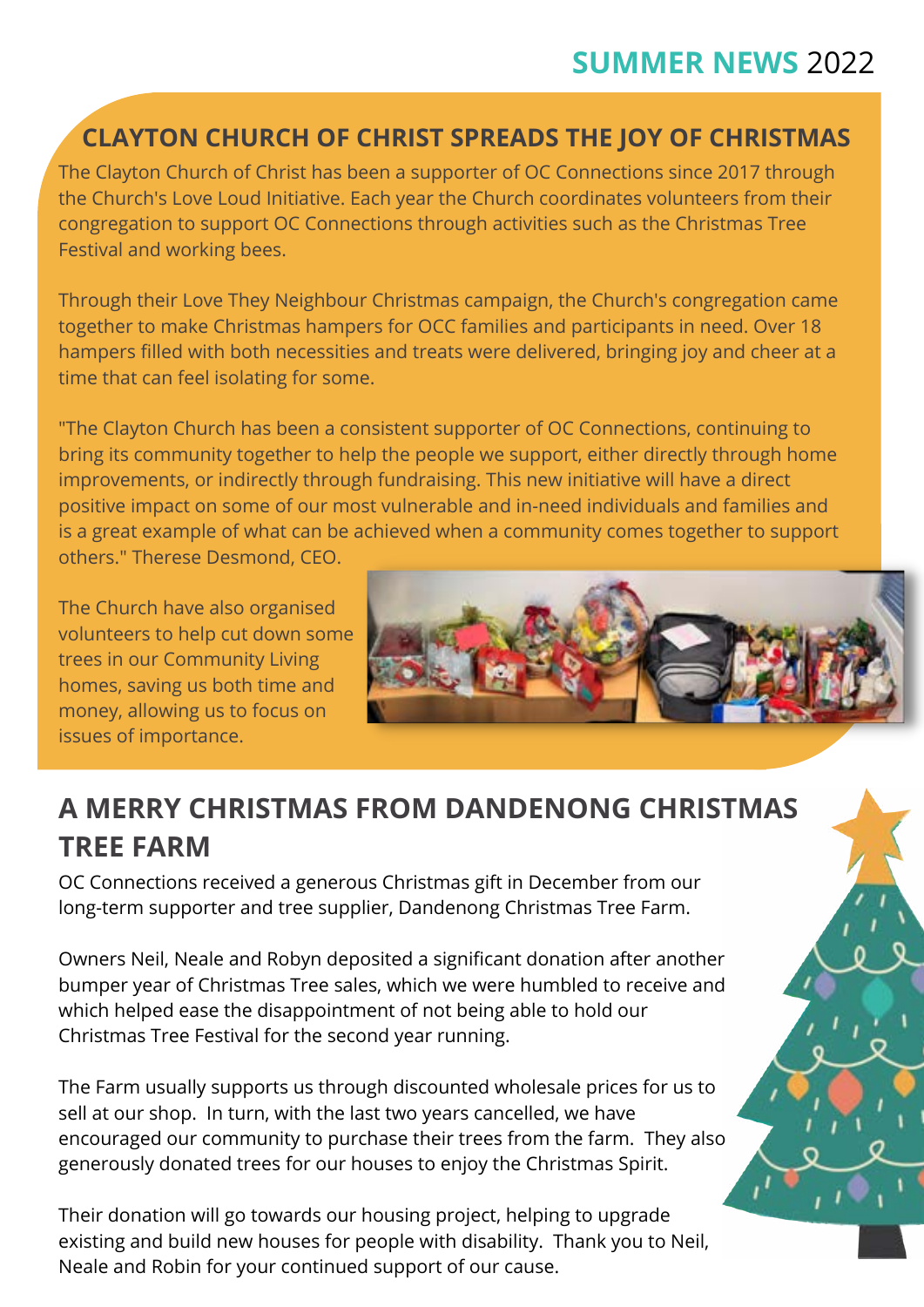#### **BUNNINGS CHADSTONE LENDS THEIR SUPPORT**

Paul and Bruce from Bunnings Chadstone visited 773 Warrigal Road to see how we have been using the materials the store has generously donated to us over the last few months and to receive a token of our appreciation for this community support.



Participants and residents have enjoyed donations in the form of seedlings and craft supplies, organised by Bruce, which has helped them remain active and engaged during some of the tough restrictions during the pandemic.

As a token of thanks, resident OC Connections' artist, Peter, presented Paul and Bruce with a Bunnings mosaic plaque he made, with help from his dad, Alex who is the OC Connections' Facilities Manager.

Paul and Bruce has promised the plaque will take pride of place at the Bunnings Chadstone store – a great reminder of the relationship between the two organisations.

#### **INTERCONNECT HEALTHCARE**

There have been many challenges throughout this pandemic and access to vaccines within the disability sector has been a major one.

It is important that our staff are vaccinated, to help stop the spread and impact of COVID-19 within our organisation and protect participants and colleagues. We welcome Government mandates to ensure all staff are vaccinated, including a booster dose. We have supported our staff to get vaccinated within teh mandatory deadlines through providing information to vaccination sites, regular communications and discussions. However, it hasn't always been easy to access the COVID vaccine since its introduction last year.

We have been relieved and grateful for the support of Interconnect Healthcare for allowing us to make accessing the vaccine much easier for staff. In the second half of last year, the medical practice came onsite to our offices at 773 Warrigal Road to vaccinate staff; and, on Friday 4 February, they visited again to administer booster doses to staff who were due to receive it.

We are grateful for connections such as the one we have with Interconnect Healthcare. The support they have provided help ensure the safety of both staff and participants during these uncertain times.

#### **PAGE FOUR**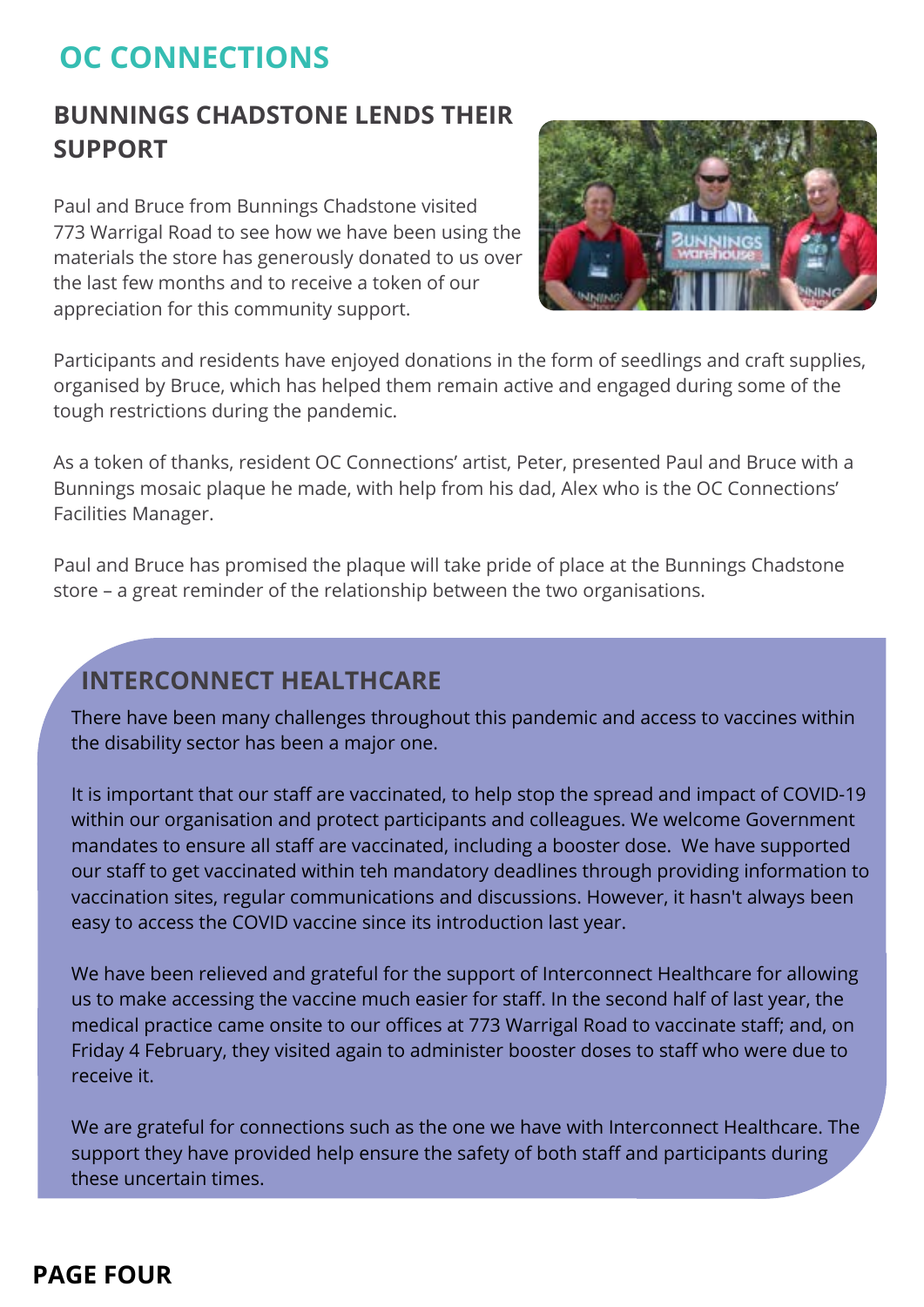### **SUMMER NEWS** 2022

# **RETURN TO ON SITE SUPPORT**

As the COVIDSafe environment is continually changing, with lockdowns last year and spiking infection rates at the beginning of this year, participants, residents and staff have been resilient in the face of change.



During lockdowns and onsite capacity restrictions due to increased COVID infections, day support staff have attended our community living houses and onsite support has been limited.

We're looking forward to getting back out into the community! As the latest wave of COVID infections starts to ease, we're planning to bring back more participants on site and to support participants to get back into the community. Staff are currently working with participants and families about the return to our day support activities.

**GREG, COLIN AND RICHARD CONNECT WITH THE** peak public transport, which we we are confident will be less risk with reduced COVID micedor's in the community: wherever power to keep them safe. Masks, PPE, and current infection control procedures will all remain in place. Participants will be able to go into the community to areas where there is a low density of people and on off infections in the community. Wherever possible we will be assisting participants to wear a

#### **BECOMING PART OF THE LAWN BOWLS COMMUNITY**

Participants Greg, Colin and Richard are long time lawn bowls enthusiasts. On return to their onsite support in November, the three of them were practising their skills at the South Oakleigh Bowling Club.

The bowling club is the site of one of our Day Support hubs, which assists OC Connections continue to provide on site supports to smaller groups of participants – helping to prevent the spread of infection should a participant or staff member become COVID positive.

Greg, Colin and Richard attended the club almost every weekday in December as part of their daily activities. While their fellow participants took part in other activities on site, the three gentleman played the game to refine their skills.

They had the opportunity to showcase their skills at the club's social competition in December and were thrilled when they were awarded a medal each for their efforts, and gifted a club member uniform.

"This recognition made their day, if not year. When they walked back into the hall, it was great to see that their friend Deb shared their joy and came to congratulate them," said support worker, Jen Lau.

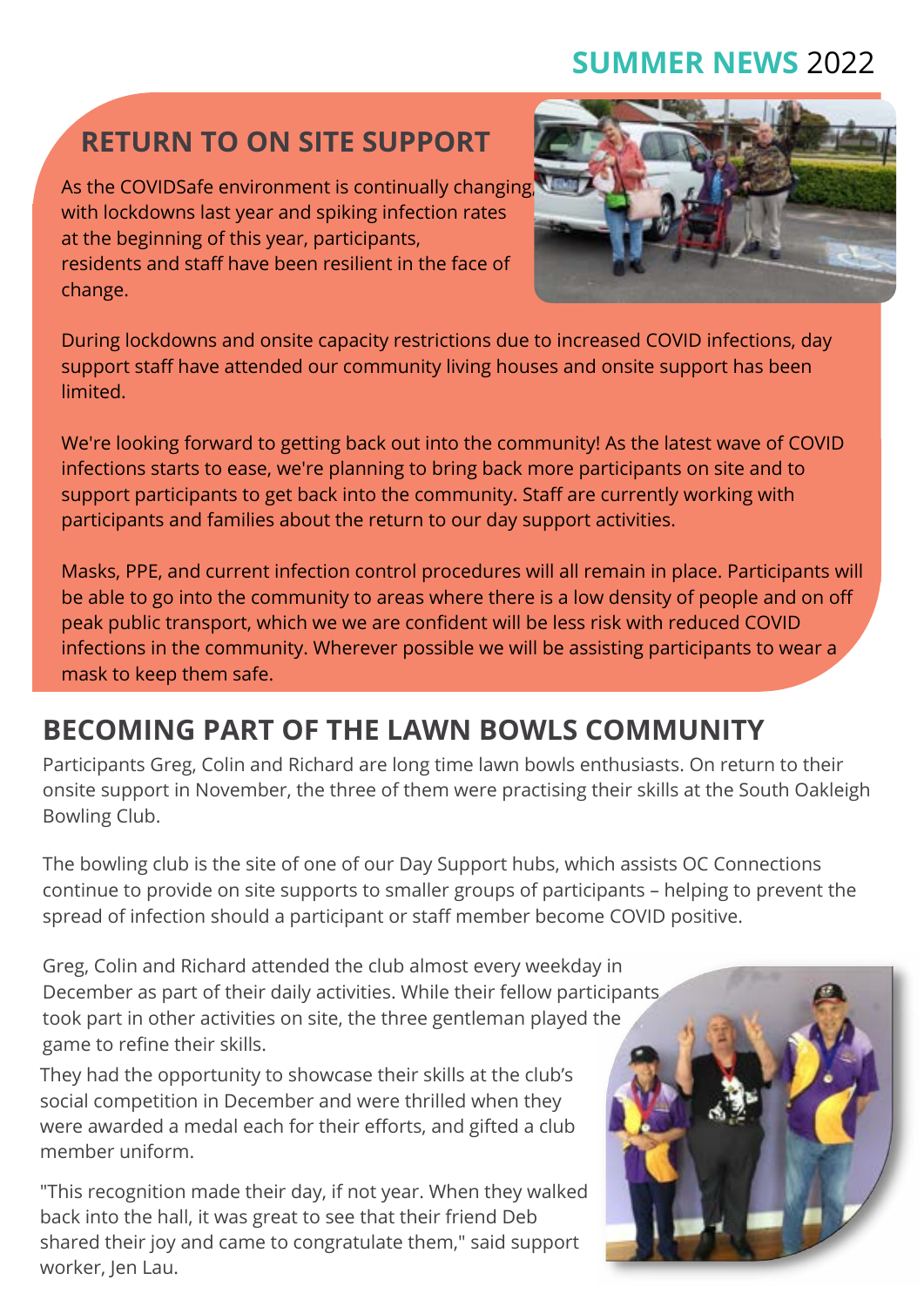# **A PARTNERSHIP TO GROW OUR REACH**

We're excited to be teaming with Jobsbank to test and scale our blended workforce Eco Car Wash pilot program. By working together with Jobsbank, we



can open up opportunities for vulnerable people and support them in reaching their goals through engaging in work. Now, with the support of Jobsbank, OC Connections Enterprises (OCCE) are getting ready to test an innovative pilot in Melbourne's west.

In 2016, OCCE developed a unique carwash service – a waterless system that uses environmentally friendly and biodegradable products. The system gave the OCCE team flexibility to work on site at their customer's premises, providing a fully mobile fleet cleaning system.

Jobsbank's involvement is centred on testing and scaling the operation for expansion statewide, with an aim to create an estimated 200 jobs in the next two years, with a focus on regional areas where employment can be particularly challenging.

We're always open to collaborating and designing innovative ways to better support people with disabilities, and other vulnerable groups. Our partnerships are focussed on creating shared value to both parties, while still focussing on best outcomes for the people we support. You can can connect with us to talk about how we can work together by calling us on 9569 0603 or emailing [enquiries@occonnections.org.](mailto:enquiries@occonnections.org)

#### **SHOWCASING THE OPPORTUNITIES AT OCC ENTERPRISES**

Providing employment opportunities for people with disability plays an integral role in creating an inclusive culture and OCC Enterprises continues to develop new opportunities for meaningful employment both onsite and in the community.

It was therefore exciting to have Major Roads Project Victoria (MRPV) visit OCC Enterprises to get footage of the new Eco-Bollards Project to showcase as part of IDPwD.

This recently approved project will see old and damaged traffic bollards diverted from landfill and recycled to make new ones. It will create ongoing and meaningful work for OCCE employees, as well as environmental, social and local economic outcomes. More information will be made available in the coming weeks and months. In the meantime, we thank OCCE employees, Daniel and Belinda, for helping with the promotion and advocacy of this project.

More information will be shared as the project progresses throughout the year.

#### **PAGE SIX**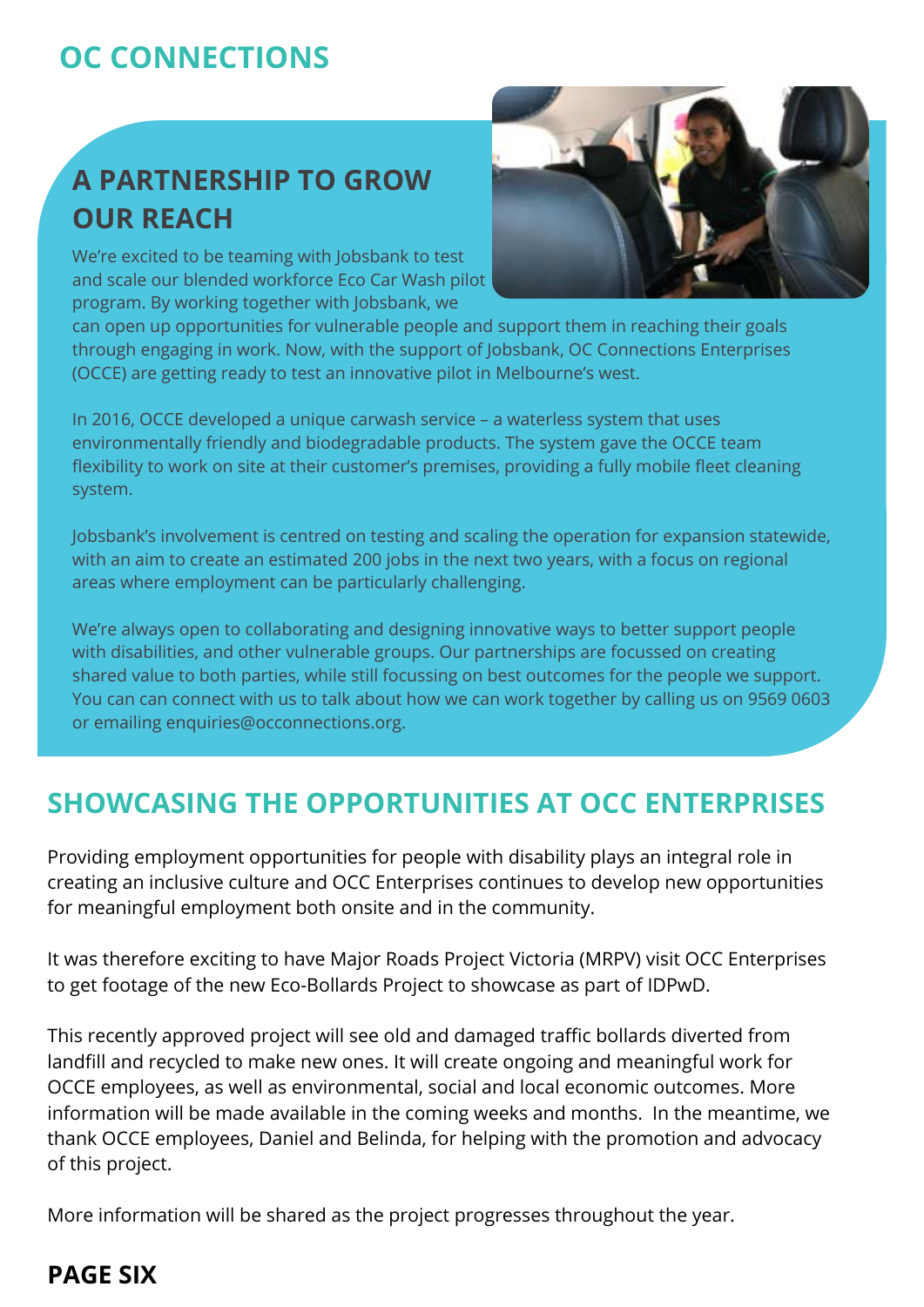#### **SUMMER NEWS** 2022

#### **STAFF ACHIEVEMENTS**

We are grateful to our staff for their resilience, innovation, teamwork and a strong commitment to providing a continuity of support to participants through the pandemic. At our Annual General Meeting in October, we celebrated the commitment and service of a range of staff from the various areas of OC Connections.

Serving from 5 years to 20 years, these staff have been recognised for their commitment to OC Connections, their colleagues, participants and the community.

Every team and team members' contribution has an impact felt throughout the whole organisation, but more importantly it has a direct impact on our participant experiences with us – because everything we do at OC Connections comes back to supporting people with disabilities.



### **CELEBRATING 20 YEARS AT OCC: KAREN PALMER**

*"I enjoy coming to work and seeing the participants arrive in the morning. It makes me happy witnessing their reactions when they see their friends, access the community and be involved in activities of their choice."*



Disability Support Worker, Karen Palmer, has supported particpants at OC Connections for over 20 years. During this time, she has formed meaningful relationships with many of the people she supports and the staff she works with.

Karen is experienced in working with challenging behaviours and coaches many of her peers in this process, along with Makaton (Keyword and Sign) which assist staff in their communication with non-verbal participants.

Karen's commitment and love of her work is evident in all she does and we thank her for her remarkable 20 years of service.